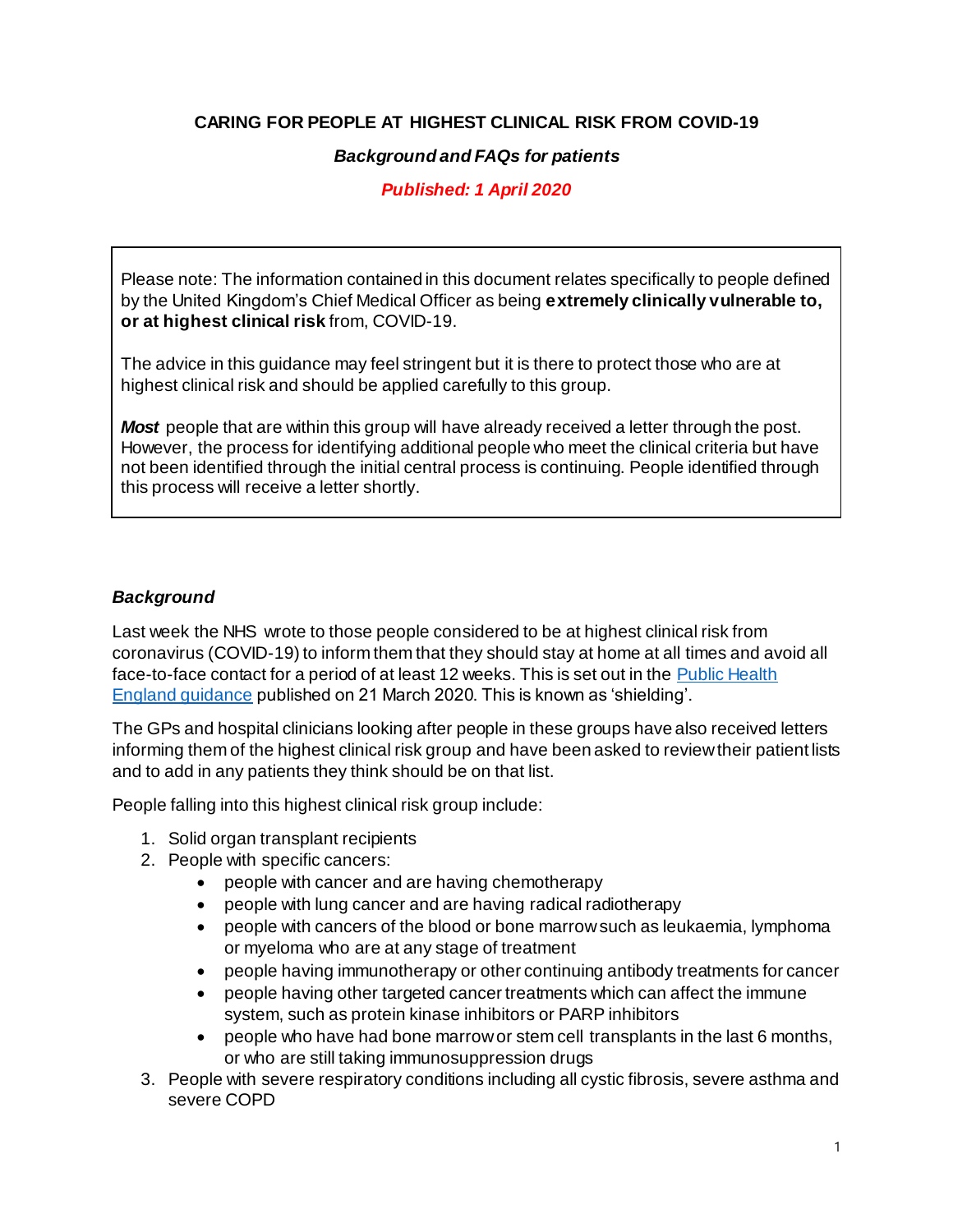- 4. People with rare diseases and inborn errors of metabolism that significantly increase the risk of infections (such as SCID, homozygous sickle cell)
- 5. People on immunosuppression therapies sufficient to significantly increase risk of infection
- 6. Women who are pregnant with significant heart disease, congenital or acquired

# *Frequently Asked Questions:*

## **Q1: I have received a letter telling me that I am at the highest clinical risk during the COVID-19 pandemic. Why have I received this letter?**

A1: You have received this letter because you have been identified as having a condition(s), or are taking medication, or receiving treatment, that puts you at the highest risk of severe illness if you catch COVID-19. The list of highest risk diseases was agreed by the United Kingdom's Chief Medical Officers and includes:

- 1. Solid organ transplant recipients
- 2. People with specific cancers:
	- people with cancer and are having chemotherapy
	- people with lung cancer and are having radical radiotherapy
	- people with cancers of the blood or bone marrow such as leukaemia, lymphoma or myeloma who are at any stage of treatment
	- people having immunotherapy or other continuing antibody treatments for cancer
	- people having other targeted cancer treatments which can affect the immune system, such as protein kinase inhibitors or PARP inhibitors
	- people who have had bone marrow or stem cell transplants in the last 6 months, or who are still taking immunosuppression drugs
- 3. People with severe respiratory conditions including all cystic fibrosis, severe asthma and severe COPD
- 4. People with rare diseases and inborn errors of metabolism that significantly increase the risk of infections (such as SCID, homozygous sickle cell)
- 5. People on immunosuppression therapies sufficient to significantly increase risk of infection
- 6. Women who are pregnant with significant heart disease, congenital or acquired

## **Q2: I am in one of the highest clinical risk groups, so what do I do now?**

A2: You are strongly encouraged to follow the guidance issued by Public Health England, as set out in the letter you have received – stay at home and avoid all face-to face contact for the next 12 weeks. This approach is called 'shielding'.

If you have any concerns/ queries about the content of the letter you have received; your condition, or 'shielding', and what this might mean for you, please get in touch with your GP or hospital clinician in the first instance.

All people who have received the letter should register with the Government's website: https://www.gov.uk/coronavirus-extremely-vulnerable. This will help you to access support with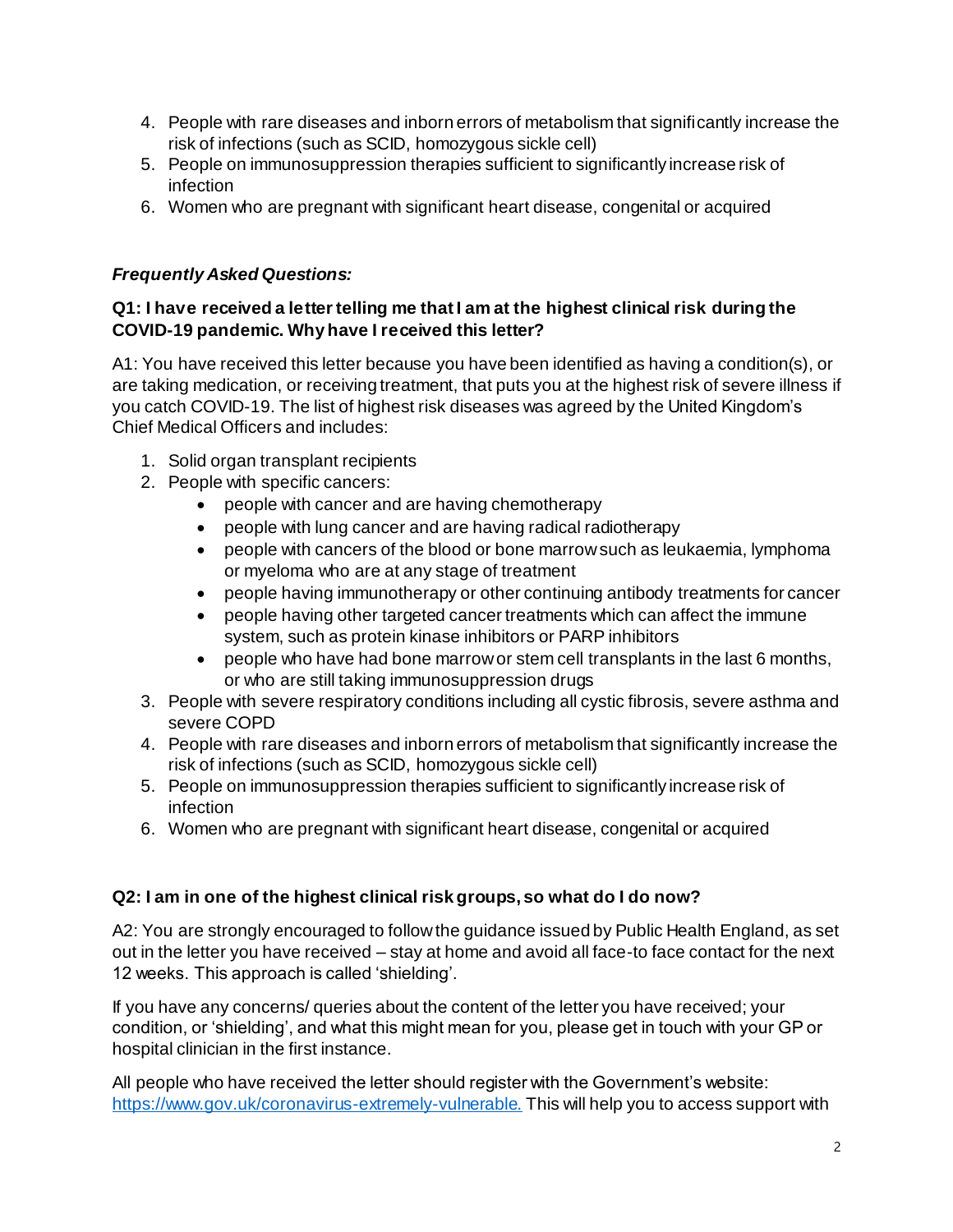activities such as obtaining food packages or medications. Even if you do not need any support with daily tasks, please do register with this website to let Government know.

Please note that patients are being added to the central data base all the time and there may be a slight delay between you being added to that database and being recognized by the website/ support phone line as someone who is eligible for support.

## **Q3: I think I should be considered as highest clinical risk, but I haven't received a letter. What should I do?**

A3: *Most* people that are within the highest clinical risk group have already received a letter through the post. However, we are aware that central records do not capture everybody in this group. The process for identifying additional people who meet the clinical criteria but have not been identified through the initial central process is continuing. People identified through this process will receive a letter shortly. This list is also being reviewed by GPs and hospital clinicians.

In the meantime, please continue to follow the social distancing quidance, as published on 23 March 2020.

#### **Q4: I have been told that I am not considered to be at highest clinical risk,but I still want to be in the shielding group. What should I do?**

A4: If you are not considered by healthcare professionals to be at the highest risk but nevertheless wish to follow ['shielding'](https://www.gov.uk/government/publications/guidance-on-shielding-and-protecting-extremely-vulnerable-persons-from-covid-19/guidance-on-shielding-and-protecting-extremely-vulnerable-persons-from-covid-19) advice then this is a personal decision that you are, of course, free to make and to follow as far as possible.

However, we suggest that people who *are not included* in the shielding group but who are on the broader list of conditions (below) follow strict [social distancing](https://www.gov.uk/government/publications/full-guidance-on-staying-at-home-and-away-from-others/full-guidance-on-staying-at-home-and-away-from-others) measures instead.

This is because shielding is a severe intervention which may be difficult to adhere to for such a long period of time, and the additional benefit gained from this extra measure needs to be weighed against any impact on your mental and physical wellbeing from a significant loss of social contact and needing to stay in the home for a long period of time. We do not wish to advise anybody to follow these measures unless absolutely necessary. We also cannot provide a dedicated food and medicine delivery service to those outside the shielding programme.

People who are considered in a wider vulnerable group (sometimes referred to as the 'flu group') but are *not* in the highest clinical risk registry are:

- aged 70 or older (regardless of medical conditions)
- under 70 with an underlying health condition listed below (i.e. for adults this usually anyone instructed to get a flu jab as an adult each year on medical grounds):
	- $\circ$  chronic (long-term) respiratory diseases, such as asthma, chronic obstructive pulmonary disease (COPD), emphysema or bronchitis
	- o chronic heart disease, such as heart failure
	- o chronic kidney disease
	- o chronic liver disease, such as hepatitis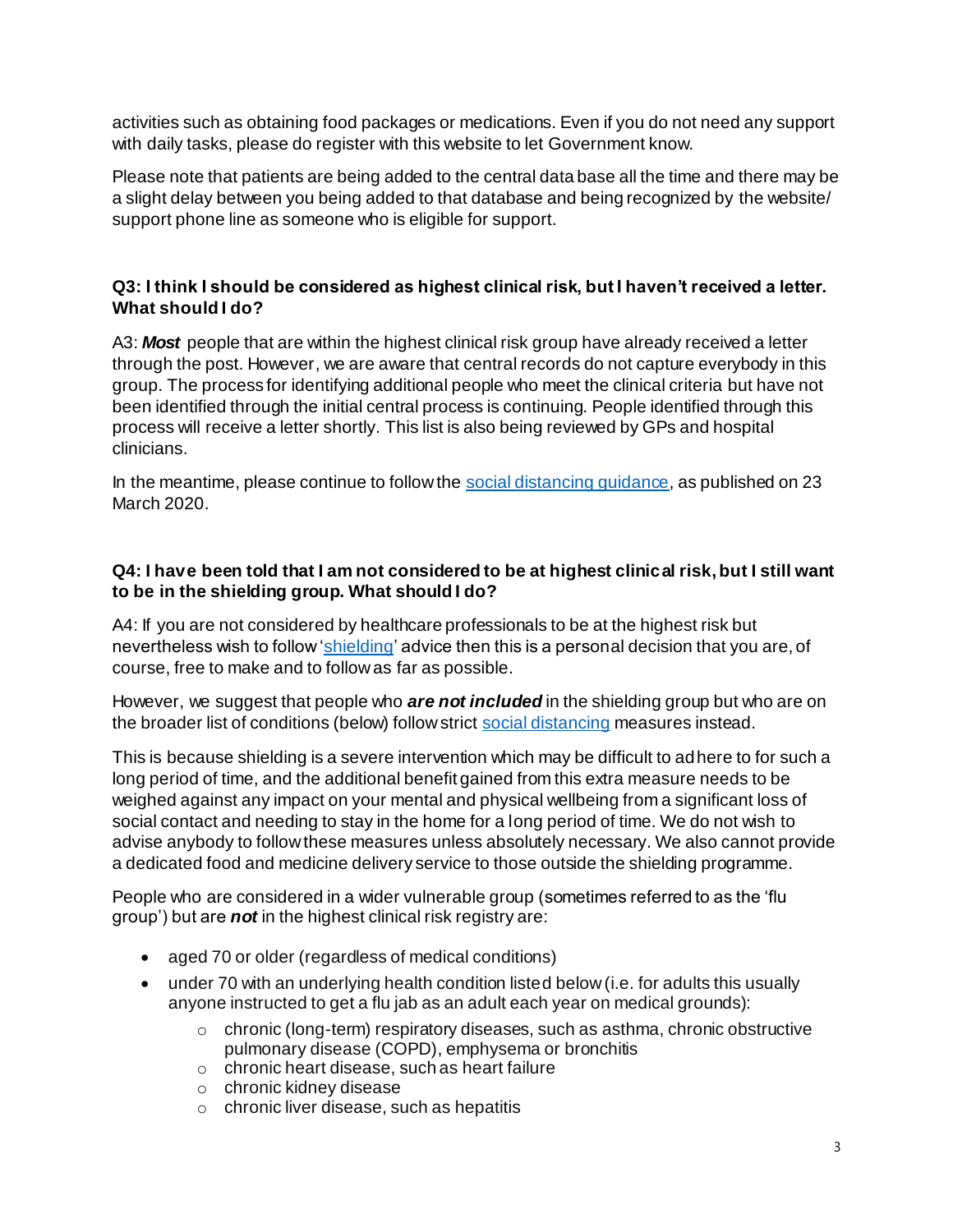- $\circ$  chronic neurological conditions, such as Parkinson's disease, motor neurone disease, multiple sclerosis (MS), a learning disability or cerebral palsy
- o diabetes
- $\circ$  problems with your spleen for example, sickle cell disease or if you have had your spleen removed
- $\circ$  a weakened immune system as the result of conditions such as HIV and AIDS, or medicines such as steroid tablets or chemotherapy
- o being seriously overweight (a BMI of 40 or above)
- $\circ$  those who are pregnant

#### **Q5: I have received a letter saying that I am considered as highest clinical risk, but I think this is incorrect. What should I do?**

A5: If you have any queries/ concerns about the letter you have received or think that you may have received it in error, please contact your GP or hospital clinician, as soon as possible, to discuss how you can stay safe during this time. In the meantime, we strongly advise that you follow the Public Health England guidance o[n shielding](https://www.gov.uk/government/publications/guidance-on-shielding-and-protecting-extremely-vulnerable-persons-from-covid-19/guidance-on-shielding-and-protecting-extremely-vulnerable-persons-from-covid-19) unless advised otherwise by a healthcare professional.

#### **Q6: I have had a telephone call from somebody claiming to be from the National Shielding Helpline. How do I know this is not a scam?**

A6: While you are at home 'shielding' a government support service may contact you by letter, email or telephone. This team is calling to understand your food and wellbeing support needs and will always identify themselves with their name and as a representative of the National Shielding Helpline.

To give you confidence, the number they're calling from will register on your phone as 0333 3050466. It's not a live telephone line, however if you call it you will get the following recorded message:

*"You were called today by the Shielding Helpline, sorry that we missed you, there is no need to call us back as we will try again soon. Thank you goodbye".*

Additionally, for extra peace of mind early on in the call agents from this service will ask you to confirm some details, for example your name and NHS number, to make sure they are speaking to the person identified by the NHS as extremely clinically vulnerable / highest clinical risk of COVID-19. They will never ask you for information like your National Insurance number or bank details. Your local council may also be in touch.

#### **Q7: What support is being offered to people who are advised to shield?**

A7: It is expected that many people who have been identified as highest clinical risk and are now 'shielding', i.e. staying at home and avoiding all face-to-face contact, will have family members, or carers/friends/neighbours, who can help them out during the period in which they are required to stay at home, picking up essential food shopping/ medicines etc.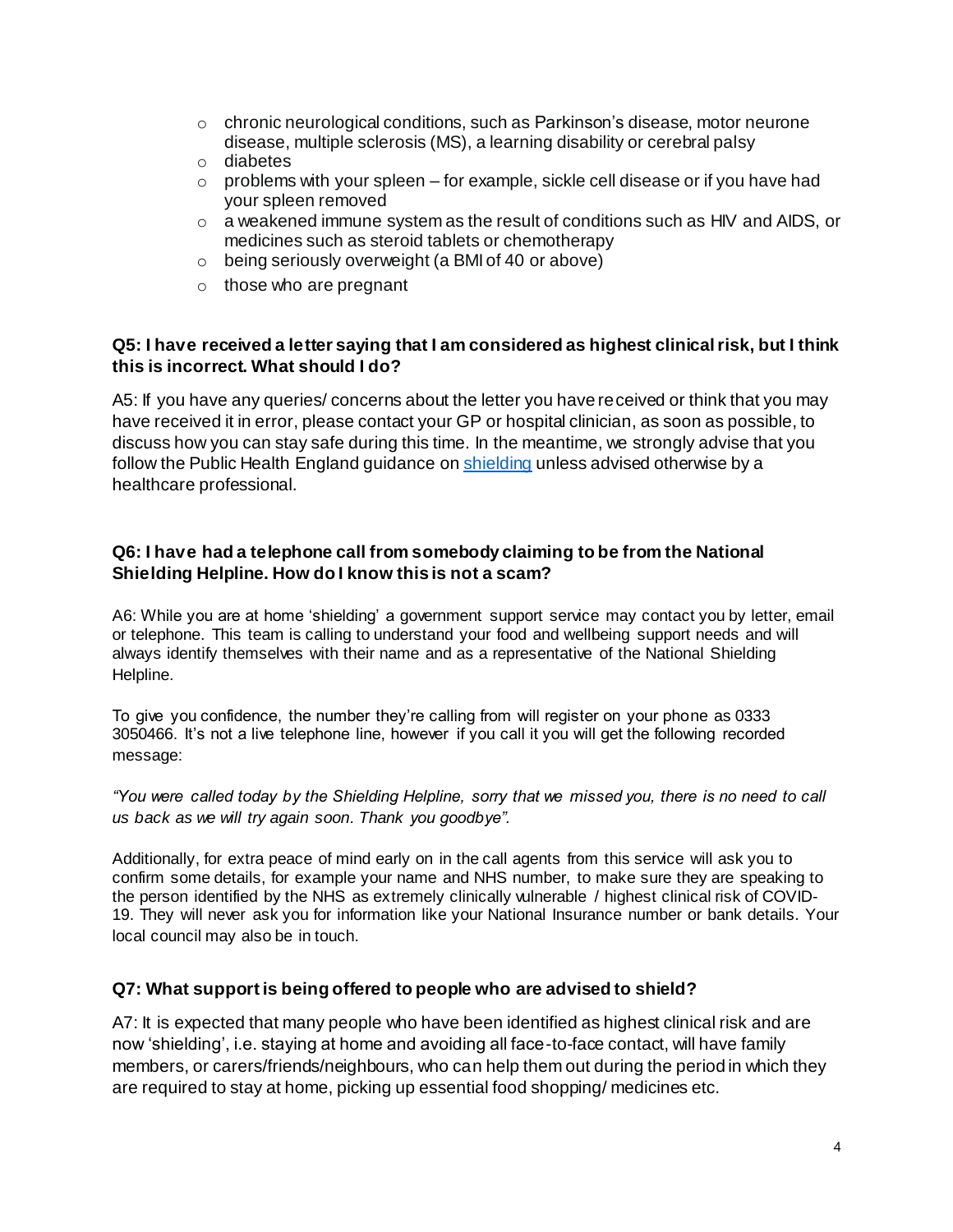If you are at highest clinical risk, and have received a letter from the NHS, advising you to stay at home, you should register for support from the Government. Support is initially focused on provision of food packages and ensuring medication delivery where you have no other means to do so. Everybody who has a letter and is on the highest clinical risk list should go to <https://www.gov.uk/coronavirus-extremely-vulnerable>. Even if you do not require support at this time, please register with the site so that we know that you have received your letter.

We know that not everybody will have people around to support them. Local councils are working with the voluntary sector and other partners to support people at highest clinical risk during this time. Please look at your local council's website where you will find information and advice about support available in your area.

It is also important to look after your mental health and wellbeing at this time. Guidance to support you to do this was recently publishe[d here](https://www.gov.uk/government/publications/covid-19-guidance-for-the-public-on-mental-health-and-wellbeing/guidance-for-the-public-on-the-mental-health-and-wellbeing-aspects-of-coronavirus-covid-19.).

## **Q8: If I am 'shielding' and must stay at home, can I still go outside, in the garden?**

A8: As set out in the [Public Health England guidance](https://www.gov.uk/government/publications/guidance-on-shielding-and-protecting-extremely-vulnerable-persons-from-covid-19/guidance-on-shielding-and-protecting-extremely-vulnerable-persons-from-covid-19), people should "try spending time with the windows open to let in the fresh air, arranging space to sit and see a nice view (if possible) and get some natural sunlight, or get out into any private space, keeping at least 2 metres away from your neighbours and household members if you are sitting on your doorstep".

#### **Q9: I think I am in the highest clinical risk group but I am not currently registered with a GP, and am not currently being cared for by a hospital specialist. How will I be contacted?**

A9: The NHS is making every effort to identify all individuals who we think should be on the highest clinical risk list. However, it is difficult for us to get in touch with individuals who are not registered with a GP or with a hospital service.

We are working with the voluntary sector to see if there is more we can do to identify people who are known to charities/ local community groups, so that we can get support to those who might be eligible.

## **Q10: I am in the highest clinical risk group but do not want to follow the 'shielding' restrictions. What do I do now?**

A10: We understand that the restrictions imposed by 'shielding' are difficult, both for you and for your family members and/or carers. Public Health England has issued ['shielding' guidance](https://www.gov.uk/government/publications/guidance-on-shielding-and-protecting-extremely-vulnerable-persons-from-covid-19/guidance-on-shielding-and-protecting-extremely-vulnerable-persons-from-covid-19), strongly advising you to stay at home and avoid face-to-face contact for 12 weeks. This is the safest thing to do to protect you from illness/ complications of COVID-19.

However, this is *guidance* and whether you follow the guidance or not is a personal decision for you to make.

You may decide, having weighed up the risks and the implications of 'shielding', that you do not want to follow the guidance. Before deciding, we would ask you to discuss the matter with your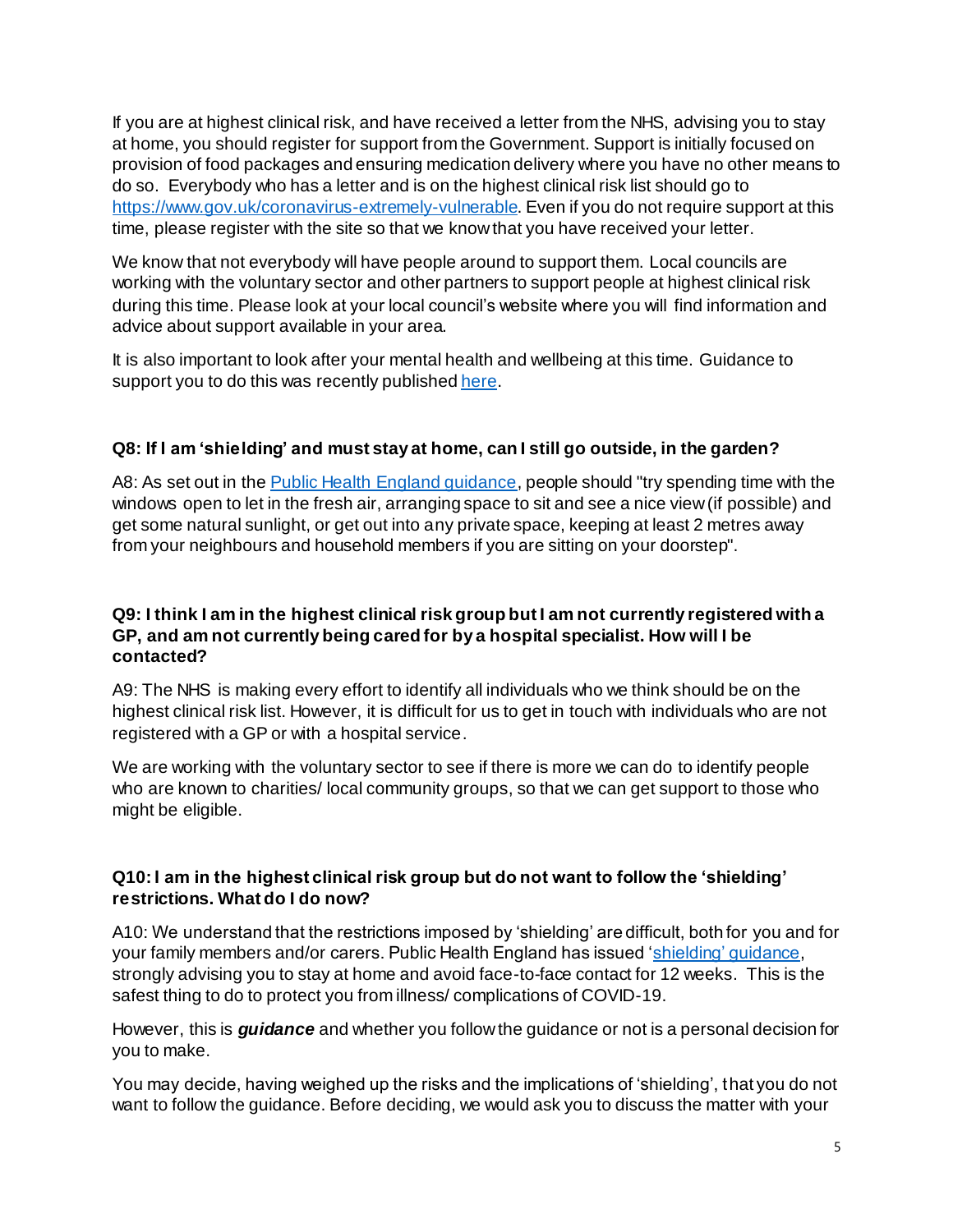GP or hospital specialist and those that may provide care for you. This may be particularly relevant for patients who are receiving end of life care. Please do talk to somebody before you decide what to do.

If, having discussed the matter with your GP or hospital specialist, you decide *not* to follow the ['shielding' guidance](https://www.gov.uk/government/publications/guidance-on-shielding-and-protecting-extremely-vulnerable-persons-from-covid-19/guidance-on-shielding-and-protecting-extremely-vulnerable-persons-from-covid-19), we would ask you to follow the same [social distancing](https://www.gov.uk/government/publications/full-guidance-on-staying-at-home-and-away-from-others/full-guidance-on-staying-at-home-and-away-from-others) and hygiene measures as everybody else, i.e.

- Stay at home
- Only leave home to buy food, for health reasons, or to go to work (if you cannot work from home)
- Stay 2 metres (6ft) away from other people
- Wash your hands as soon as you get home.

#### **Q11: I live with a person who is 'shielding', but I am unable to socially distance from others because of my work (i.e. NHS, social care worker, education or other key worker), or the size/ layout of my home doesn't allow me to live separately from the vulnerable person who is shielding. What do I do?**

A11: If you live with someone who has been identified as being at highest clinical risk, you should read and familiarize yourself with the ['shielding'](https://www.gov.uk/government/publications/guidance-on-shielding-and-protecting-extremely-vulnerable-persons-from-covid-19/guidance-on-shielding-and-protecting-extremely-vulnerable-persons-from-covid-19) guidance below, and strictly follow social [distancing](https://www.gov.uk/government/publications/full-guidance-on-staying-at-home-and-away-from-others/full-guidance-on-staying-at-home-and-away-from-others) guidance.

The rest of the household should support the person shielding to stay safe and stringently follow guidance on social distancing, reducing their contact outside the home. In your home, you should:

- minimise the time spent in shared spaces (kitchen, bathroom and sitting areas) and keep shared spaces well ventilated;
- aim to keep 2 metres (3 steps) away from others and encourage them to sleep in a different bed where possible;
- use separate towels from other people in the house and, if possible, use a separate bathroom from the rest of the household, or clean the bathroom after every use;
- avoid using the kitchen when others are present, take your meals back to your room to eat where possible, and ensure all kitchenware is cleaned thoroughly.

If the rest of your household are able to follow this guidance, there is no need for them to take the full protective measures to keep you safe.

All people who have a letter and have been identified at highest clinical risk should register for government support a[t https://www.gov.uk/coronavirus-extremely-vulnerable](https://www.gov.uk/coronavirus-extremely-vulnerable). Even if you do not require support at this time, please register with the site.

Please note that government support is only available to the individual who is at the highest clinical risk and has received a letter confirming this.

## **Q12: I have received chemotherapy in the last three months - am I at highest clinical risk and should I be adopting shielding measures?**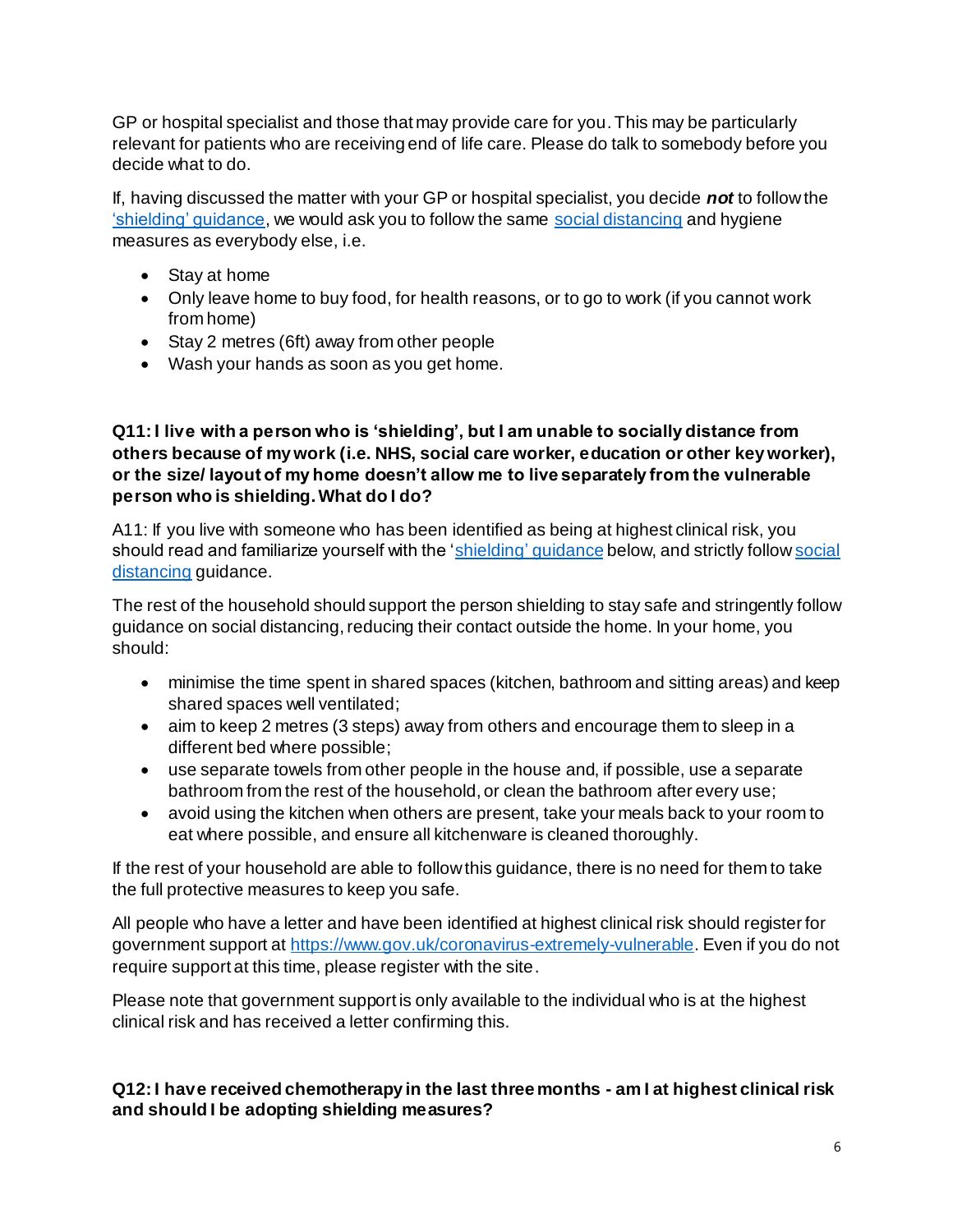A12: People's immunity remains compromised for some time after finishing chemotherapy and clinical teams will be aware of this when considering their highest clinical risk patient lists.

If you have completed chemotherapy in the last 3 months, please contact your care team to discuss your specific circumstances.

In the meantime, you should follow the Public Health England guidance [on 'shielding'](https://www.gov.uk/government/publications/guidance-on-shielding-and-protecting-extremely-vulnerable-persons-from-covid-19/guidance-on-shielding-and-protecting-extremely-vulnerable-persons-from-covid-19) - in summary, stay at home and avoid face-to-face contact for a period of 12 weeks.

#### **Q13: Are people who are currently on targeted therapies for lung cancer classed as highest clinical risk to the same level as immunotherapy patients?**

A13: Both groups of people are considered to be at highest clinical risk from COVID-19.

People in these groups should follow the Public Health England *guidance [on 'shielding'](https://www.gov.uk/government/publications/guidance-on-shielding-and-protecting-extremely-vulnerable-persons-from-covid-19/guidance-on-shielding-and-protecting-extremely-vulnerable-persons-from-covid-19)* – in summary, stay at home and avoid face-to-face contact for a period of 12 weeks.

## **Q14: Are people with metastatic cancer in the lungs who are not currently being treated at highest clinical risk?**

A14: People with metastatic cancer in the lungs could be more vulnerable and therefore at highest clinical risk from Covid-19. Vulnerability will depend on the type of cancer and treatments that you have had. If you have not received a letter, please contact your care team to discuss your specific circumstances.

In the meantime, you should follow the [Public](https://www.gov.uk/government/publications/guidance-on-shielding-and-protecting-extremely-vulnerable-persons-from-covid-19/guidance-on-shielding-and-protecting-extremely-vulnerable-persons-from-covid-19) Health England guidance [on 'shielding'](https://www.gov.uk/government/publications/guidance-on-shielding-and-protecting-extremely-vulnerable-persons-from-covid-19/guidance-on-shielding-and-protecting-extremely-vulnerable-persons-from-covid-19) – in summary, stay at home and avoid face-to-face contact for a period of 12 weeks.

## **Q15: Are people being shielded entitled to statutory sick pay for the whole time they are advised not to leave the house?**

A15: The government has established a package of measures to support individuals who are not able to work during this pandemic – go to

[https://www.gov.uk/government/publications/guidance-to-employers-and-businesses-about](https://www.gov.uk/government/publications/guidance-to-employers-and-businesses-about-covid-19/covid-19-guidance-for-employees)[covid-19/covid-19-guidance-for-employees](https://www.gov.uk/government/publications/guidance-to-employers-and-businesses-about-covid-19/covid-19-guidance-for-employees) for more information.

## **Q16: I have received a letter for a family member or loved one who is deceased. Why have I received this letter?**

A16: We are aware that a very small proportion of letters sent by the NHS, notifying people that they are at highest clinical risk from COVID-19, have been sent to people who are sadly deceased. We apologise for any distress caused.

For more information please go to: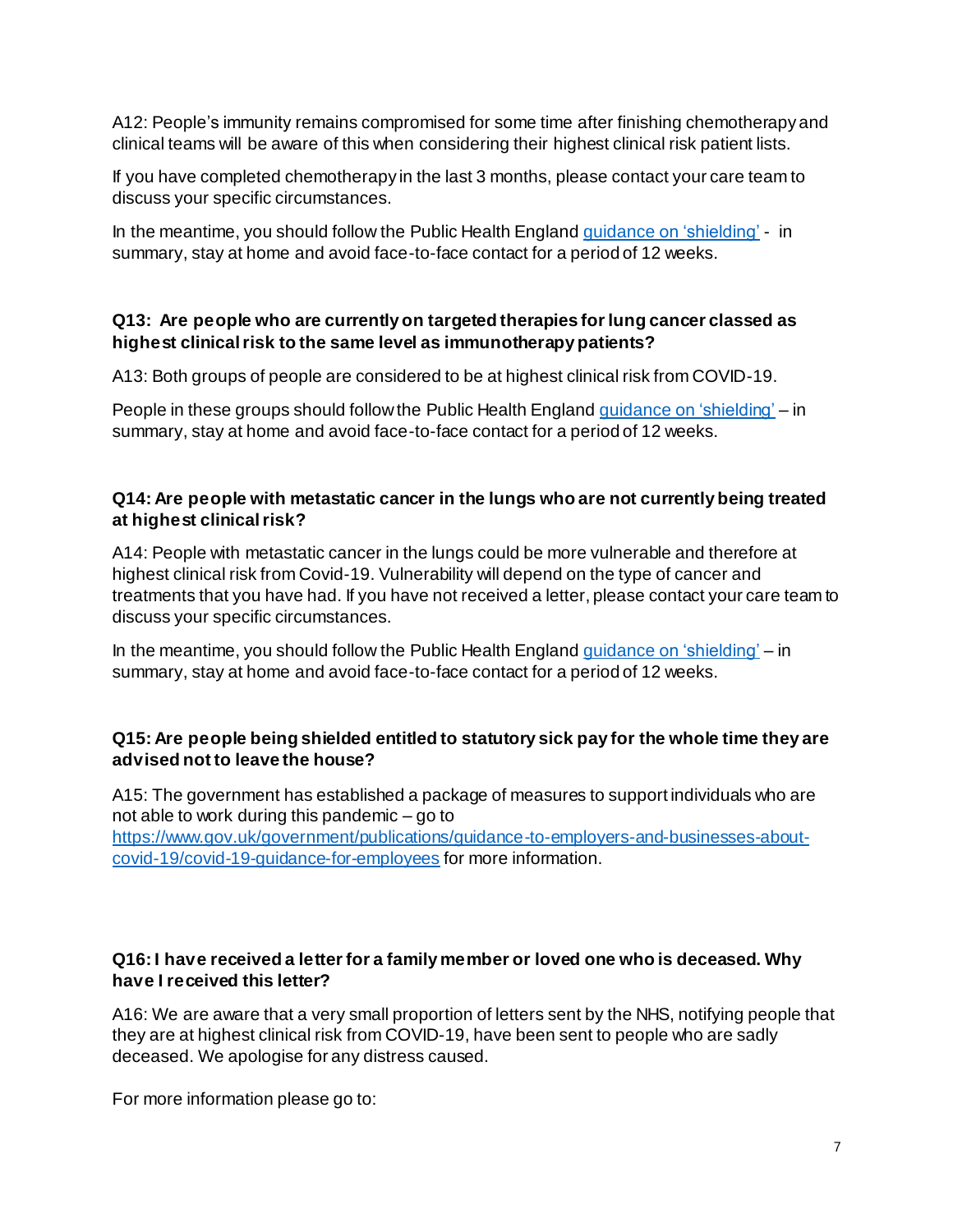<https://digital.nhs.uk/news-and-events/latest-news/coronavirus-letters-sent-in-error>

You can also read the apology statement about letters sent in error to a cohort of patients: [https://digital.nhs.uk/news-and-events/latest-news/coronavirus-letters-sent-in-error-message-to](https://digital.nhs.uk/news-and-events/latest-news/coronavirus-letters-sent-in-error-message-to-family-members)[family-members](https://digital.nhs.uk/news-and-events/latest-news/coronavirus-letters-sent-in-error-message-to-family-members)

#### **Q17: I have received a letter to say that I am at highest clinical risk, does this mean I will be de-prioritised for ventilation if I contract COVID-19 and require hospital care?**

A17: You were sent this letter to inform you that your condition, or the treatment/ medication you are receiving, means that you are at the highest clinical risk from COVID-19. The purpose of the letter is to draw your attention to the guidance issued by Public Health England regarding ['shielding'](https://www.gov.uk/government/publications/guidance-on-shielding-and-protecting-extremely-vulnerable-persons-from-covid-19/guidance-on-shielding-and-protecting-extremely-vulnerable-persons-from-covid-19) in order to keep you safe during this COVID-19 outbreak.

If you fall ill from COVID-19, or any other condition, and require treatment in hospital, you will still be treated as normal and will not be denied any medical intervention because you are in the 'shielding' group.

## **Q18: Where can I find an electronic copy of the letter sent to people considered to be at highest clinical risk?**

A18: A copy of the letter can be accessed through the NHS England website: [https://www.england.nhs.uk/coronavirus/wp-content/uploads/sites/52/2020/03/at-risk-patient](https://www.england.nhs.uk/coronavirus/wp-content/uploads/sites/52/2020/03/at-risk-patient-letter-march-2020.pdf)[letter-march-2020.pdf](https://www.england.nhs.uk/coronavirus/wp-content/uploads/sites/52/2020/03/at-risk-patient-letter-march-2020.pdf)

## **Q19: Is the letter available in other languages or accessible formats?**

A19: An easy read version of the letter is available here: [https://www.england.nhs.uk/coronavirus/wp-content/uploads/sites/52/2020/03/2020325\\_Easy-](https://www.england.nhs.uk/coronavirus/wp-content/uploads/sites/52/2020/03/2020325_Easy-Read_At-Risk-Patient-Letter.pdf)[Read\\_At-Risk-Patient-Letter.pdf](https://www.england.nhs.uk/coronavirus/wp-content/uploads/sites/52/2020/03/2020325_Easy-Read_At-Risk-Patient-Letter.pdf)

The letter is also available in alternative languages and are available here: [https://www.england.nhs.uk/coronavirus/publication/guidance-and-updates-for-gps-at-risk](https://www.england.nhs.uk/coronavirus/publication/guidance-and-updates-for-gps-at-risk-patients/)[patients/](https://www.england.nhs.uk/coronavirus/publication/guidance-and-updates-for-gps-at-risk-patients/)

The Public Health England guidance, which the letter is based on, is online and available in different languages and accessible formats here:

[https://www.gov.uk/government/publications/guidance-on-shielding-and-protecting-extremely](https://www.gov.uk/government/publications/guidance-on-shielding-and-protecting-extremely-vulnerable-persons-from-covid-19)[vulnerable-persons-from-covid-19](https://www.gov.uk/government/publications/guidance-on-shielding-and-protecting-extremely-vulnerable-persons-from-covid-19)

## **Q20: I have received a text message telling me that I am at highest clinical risk. How do I know if this text is real or a scam?**

A20: NHS Business Services Authority have sent out a number of text messages from the 'NHS coronavirus service'. Daily text messages were sent from 23 to 29 March from the same number - 07307 810357. If your text does *not* come from this number, please ignore it.